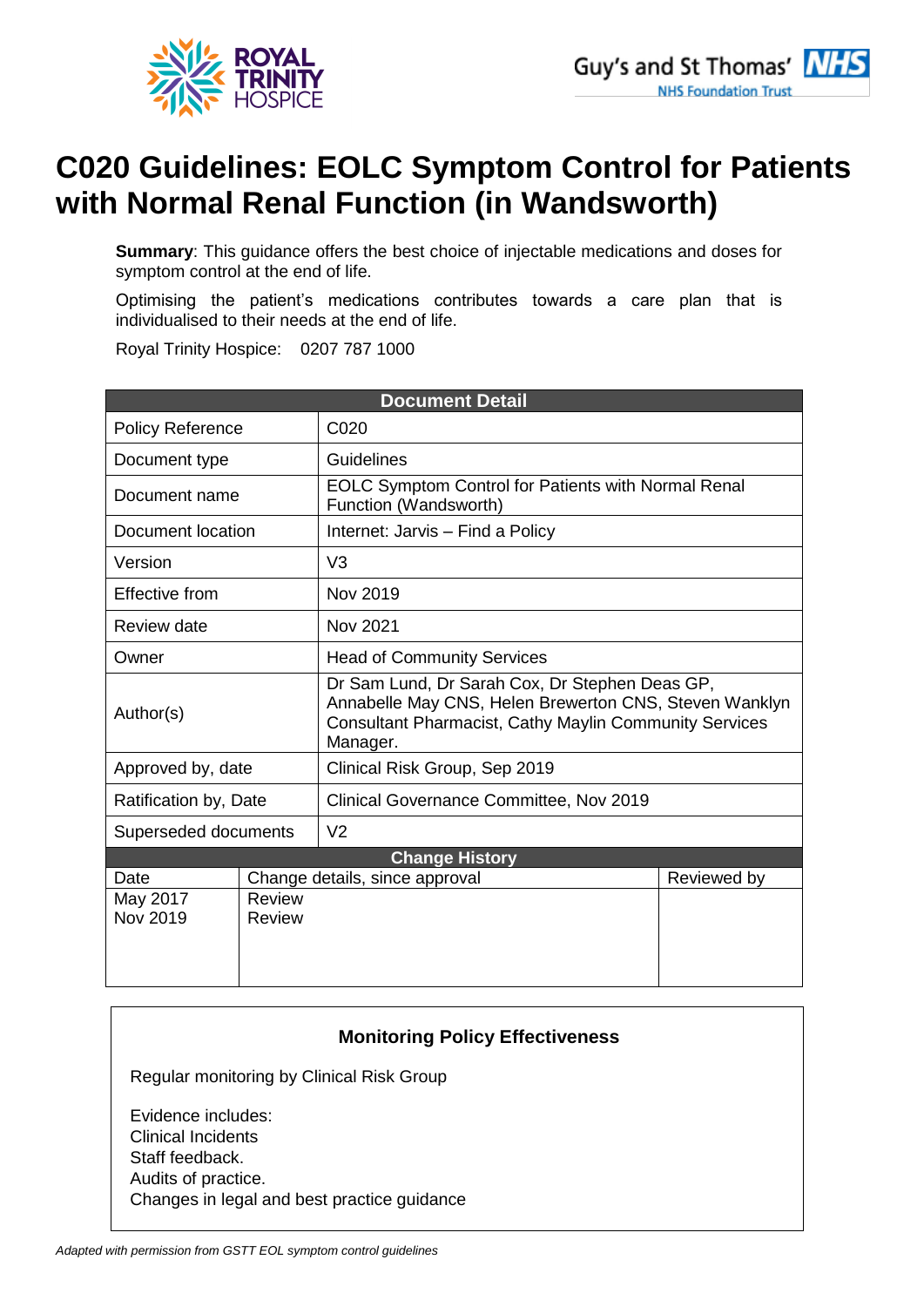## End of Life Care symptom control guidance for adult patients: Normal Renal Function **PAIN**

#### **For patients already on an analgesic preparation, including another opioid, seek advice from the Specialist Palliative Care Team at Trinity Hospice**

#### **Consider**:

- Current medications that are controlling symptoms and could be continued
- Pre-existing conditions that may influence prescribing (e.g. renal failure eGFR < 30 mL/ min)
	- Non-drug measures (see supporting information on page 2)
	- Administer medications according to the current Drug Authorisation Chart



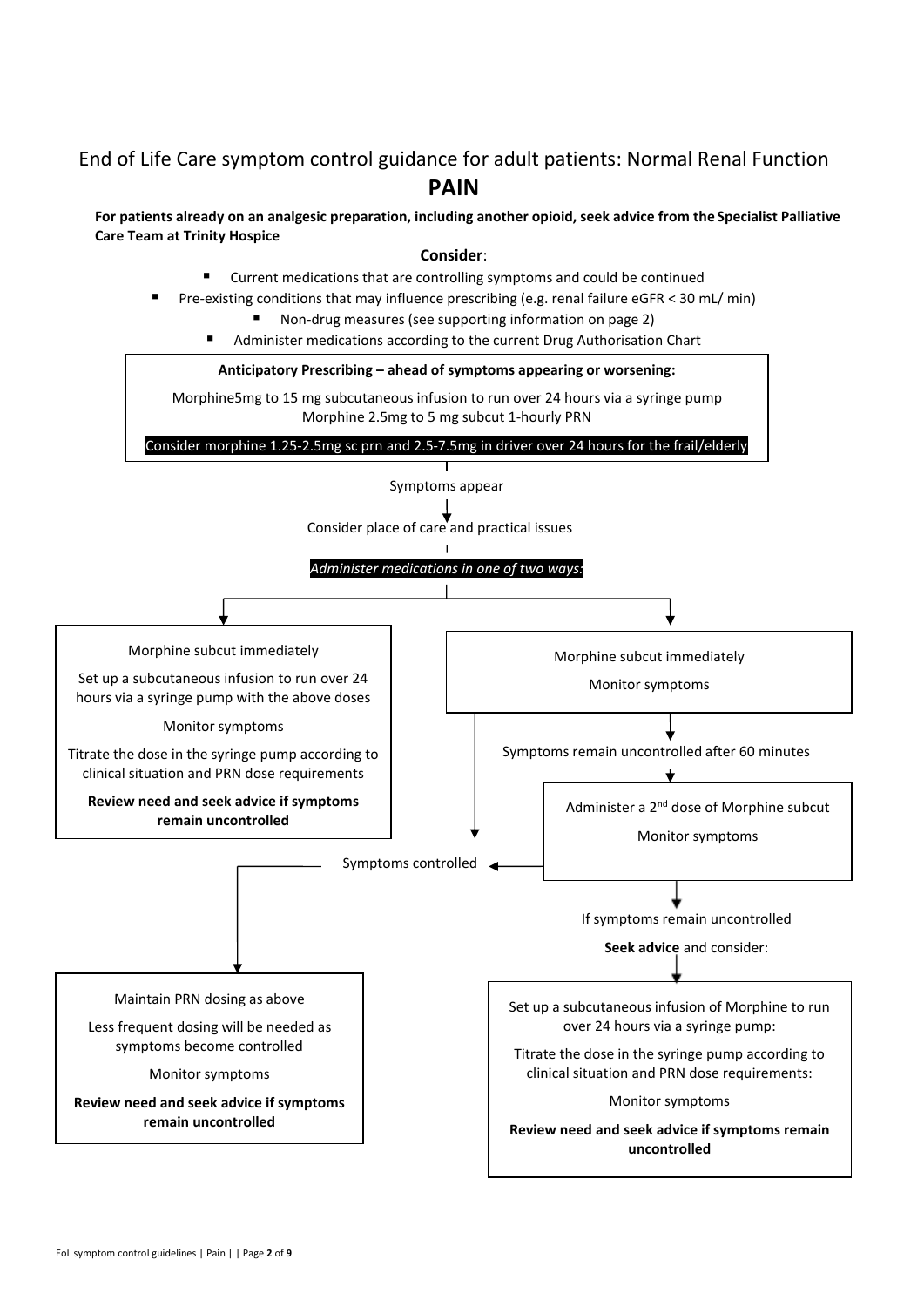- Explain to the patient, their carer(s)/ family what might be causing the symptoms.
- Consider non-drug interventions that may help relieve pain, for example heat pads or re-positioning if appropriate.
- Eliminate potentially reversible causes that may be exacerbating symptoms. Consider:
	- Signs of infection and/ or inflammation.
	- Signs suggestive of obstruction, constipation (including a PR examination if appropriate) and/ or ascites upon abdominal examination.
	- Signs of urinary retention
	- Anxiety and/ or confusion.
- Address any concerns the patient or family may have about opiates or syringe drivers.
- Consider using **subcutaneous Morphine** following the dosing schedule on page 1 if opiate naive.
- Prescribe medication in anticipation of symptoms. A PRN dose should be given immediately symptoms appear, and then when required.
- In practice, after the first 2-3 PRN doses, it would be uncommon for them to be given so frequently.
- Consider setting up a subcutaneous infusion of Morphine to run over 24 hours via a syringe pump where:
	- The patient can no longer swallow oral medications and/ or,
	- More frequent PRN doses are required

### **For patients already on an analgesic preparation, including another opioid, seek advice from the Palliative Care Team**: 0207 787 1000

- When starting a patient on a subcutaneous infusion via a syringe pump who is already on another opioid preparation consider the following for:
	- **Patients currently taking an oral 12-hourly modified release opioid tablet:** Start the syringe pump 8hours after the patient takes their final modified release opioid tablet
	- **Patients currently wearing an opioid patch:** Leave the patch on. Start a syringe pump containing opioid at a dose based on the PRN opioid usage over the preceding 24 hours. Remember to adjust the new PRN dose of opioid which should be based on the total Opioid dose being administered over 24 hours (i.e. the patch + the subcut syringe pump doses).

Remember: continue to replace the patch when this is due.

If symptoms remain uncontrolled or if you need advice/ support, contact the Palliative Care **Team: 0207 787 1000**.



Resources to improve the safety of opioids in clinical practice are available from the London Opioid Safety and Improvement group. Email: [losig@gstt.nhs.uk](mailto:losig@gstt.nhs.uk) for more information.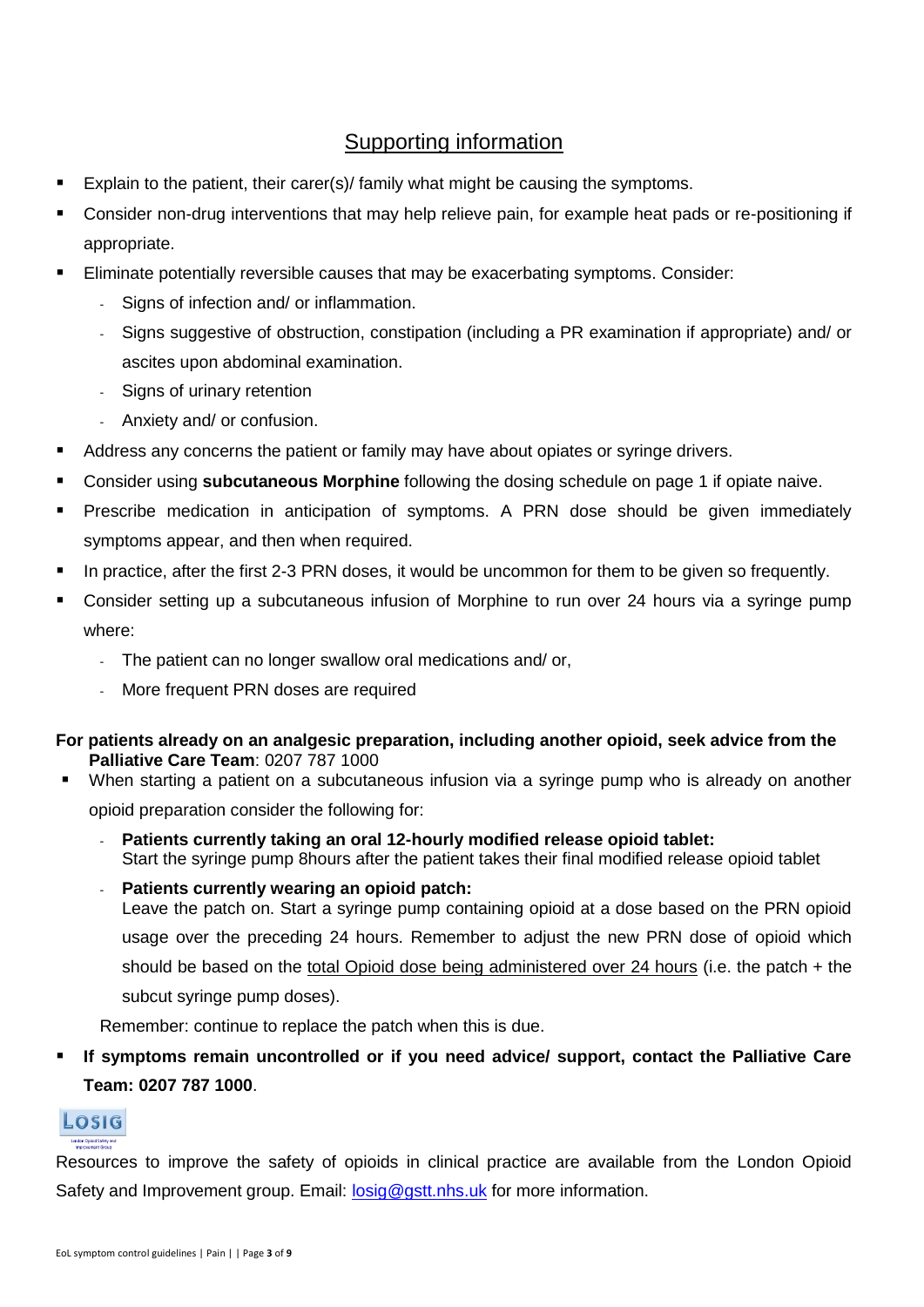# End of Life Care symptom control guidance for adult patients: Normal Renal Function **AGITATION AND DISTRESS**

#### **Consider**:

- Current medications that are controlling symptoms and could be continued
- Pre-existing conditions that may influence prescribing (e.g. renal failure eGFR < 30 mL/ min)
	- Non-drug measures (see supporting information on page 2)
	- Administer medications according to the current Drug Authorisation Chart

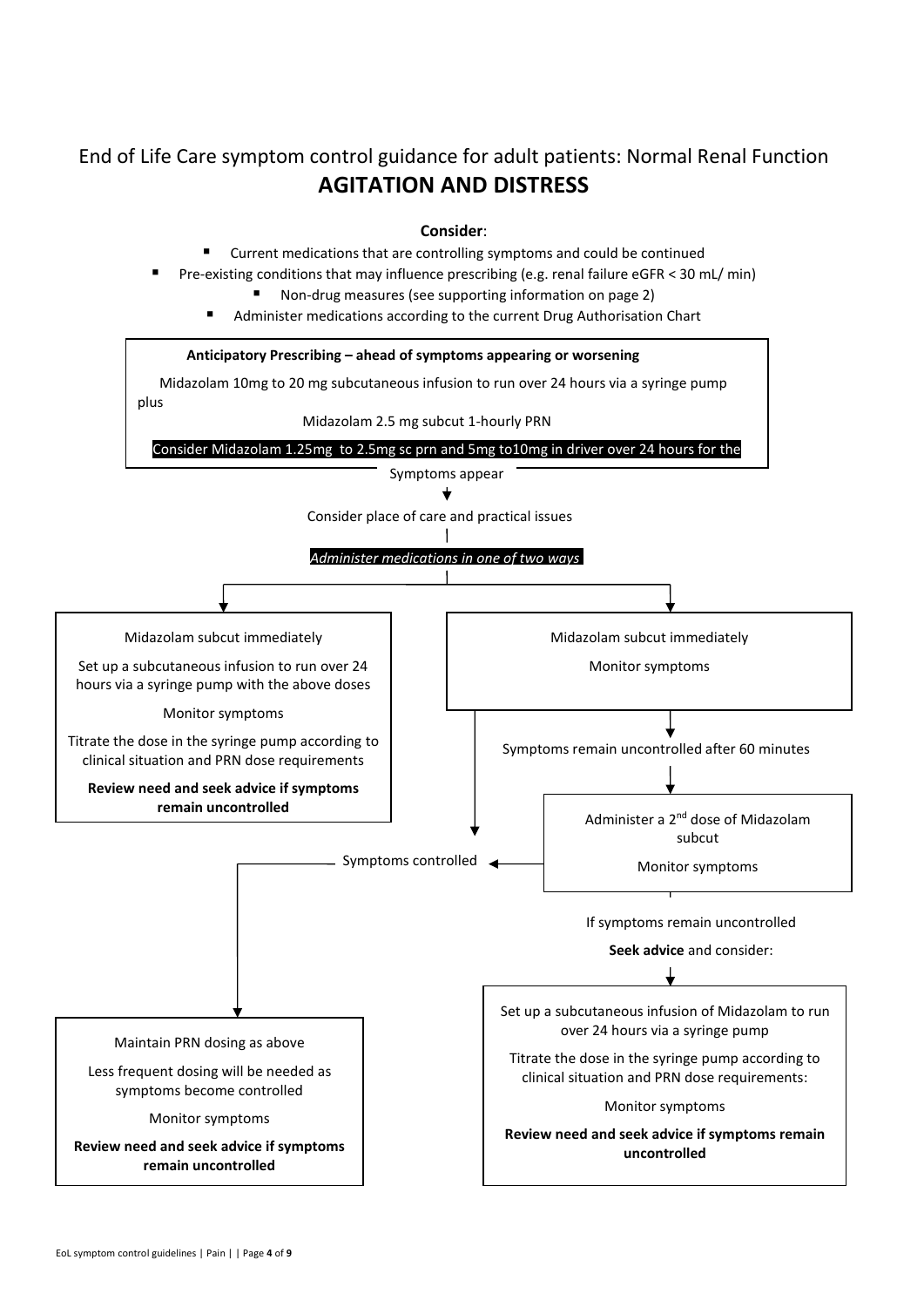- Eliminate potentially reversible causes, in particular pain and discomfort that may be caused by a full bladder or rectum.
- Explain to the patient if possible, the patient's carer(s)/ family what might be causing the symptoms
- If it is necessary to consider sedation this should be discussed with the patient, if possible, and their carer(s)/ family.
- If sedation is required for a patient who lacks capacity then a Deprivation of Liberty Safeguard (DoLS) should be considered.
- Consider using **subcutaneous Midazolam** following the dosing schedule on page 1.
- Prescribe medication in anticipation of symptoms. A PRN dose should be given immediately symptoms appear, and then when required.
- In practice, after the first 2-3 PRN doses, it would be uncommon for them to be given so frequently.
- Consider setting up a subcutaneous infusion of Midazolam to run over 24 hours via a syringe pump where:
	- The patient can no longer swallow oral medications and/ or,
	- More frequent PRN doses are required
- If symptoms remain uncontrolled or if you need advice/ support, contact the Palliative Care **Team**.

.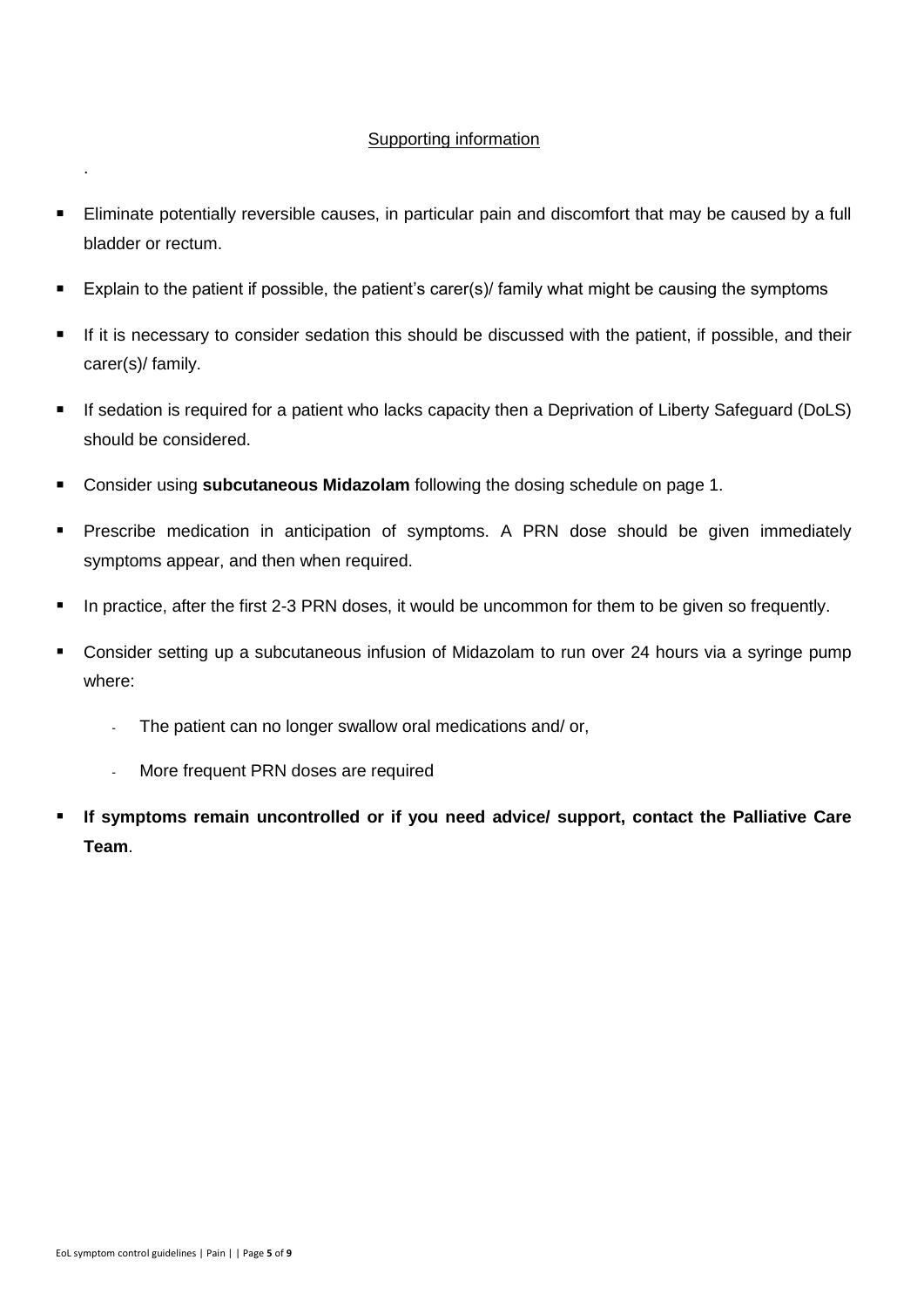# End of Life Care symptom control guidance for adult patients: Normal Renal Function **NAUSEA AND VOMITING**

**Consider**:

Current medications that are controlling symptoms and could be continued

▪ Pre-existing conditions that may influence prescribing (e.g. renal failure eGFR < 30 mL/ min, Parkinsonism and Epilepsy)

- Non-drug measures (see supporting information on page 2)
- Administer medications according to the current Drug Authorisation Chart
	- If bowel obstruction is suspected, seek advice from the Palliative Care Team

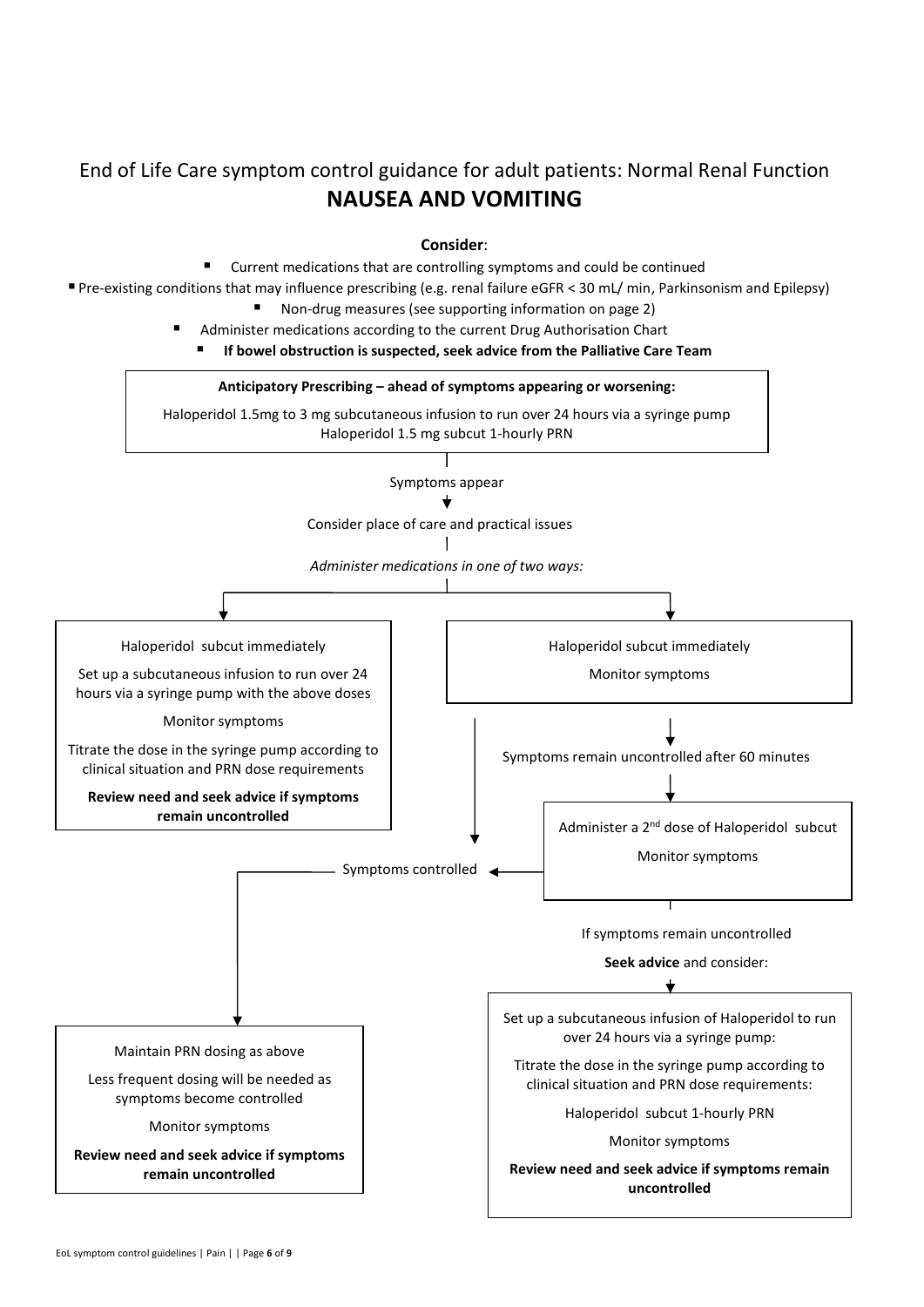- Nausea and vomiting is common in palliative care, with up to 70% of patients being affected in the last week of life.
- Explain to the patient, their carer(s)/ family what might be causing the symptoms.
- Eliminate potentially reversible causes that may be exacerbating symptoms. Consider:
	- Signs of dehydration, infection, raised intracerebral pressure or hypercalcaemia.
	- Oral problems, for example dry mouth or thrush.
	- Signs suggestive of obstruction, constipation (including a PR examination if appropriate) and/ or ascites upon abdominal examination.
	- Anxiety.
- Consider using **subcutaneous Haloperidol** following the dosing schedule on page 1.
- In patients with parkinsonism or epilepsy consider if more appropriate to use cyclizine as first line anti-emetic to avoid exacerbating these conditions.
- **EXPERCRIPEDE EXECTS** Prescribe medication in anticipation of symptoms. A PRN dose should be given immediately symptoms appear, and then when required.

In practice, after the first 2-3 PRN doses, it would be uncommon for them to be given so frequently.

- Consider setting up a subcutaneous infusion of Haloperidol to run over 24 hours via a syringe pump where:
	- The patient can no longer swallow oral medications and/ or,
	- More frequent PRN doses are required
- If symptoms remain uncontrolled or if you need advice/ support, contact the Palliative Care **Team**.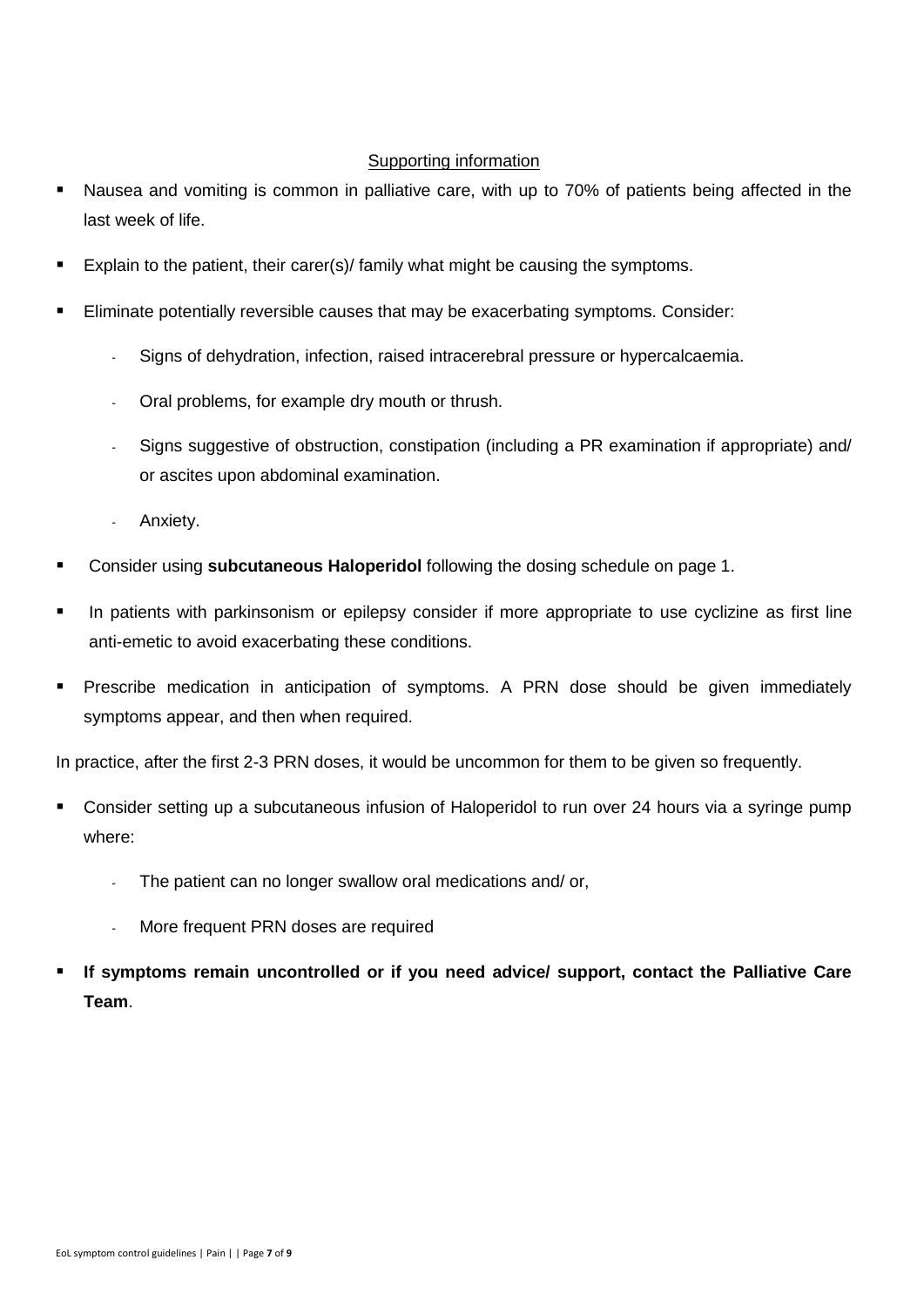End of Life Care symptom control guidance for adult patients: Normal Renal Function **RESPIRATORY TRACT SECRETIONS**